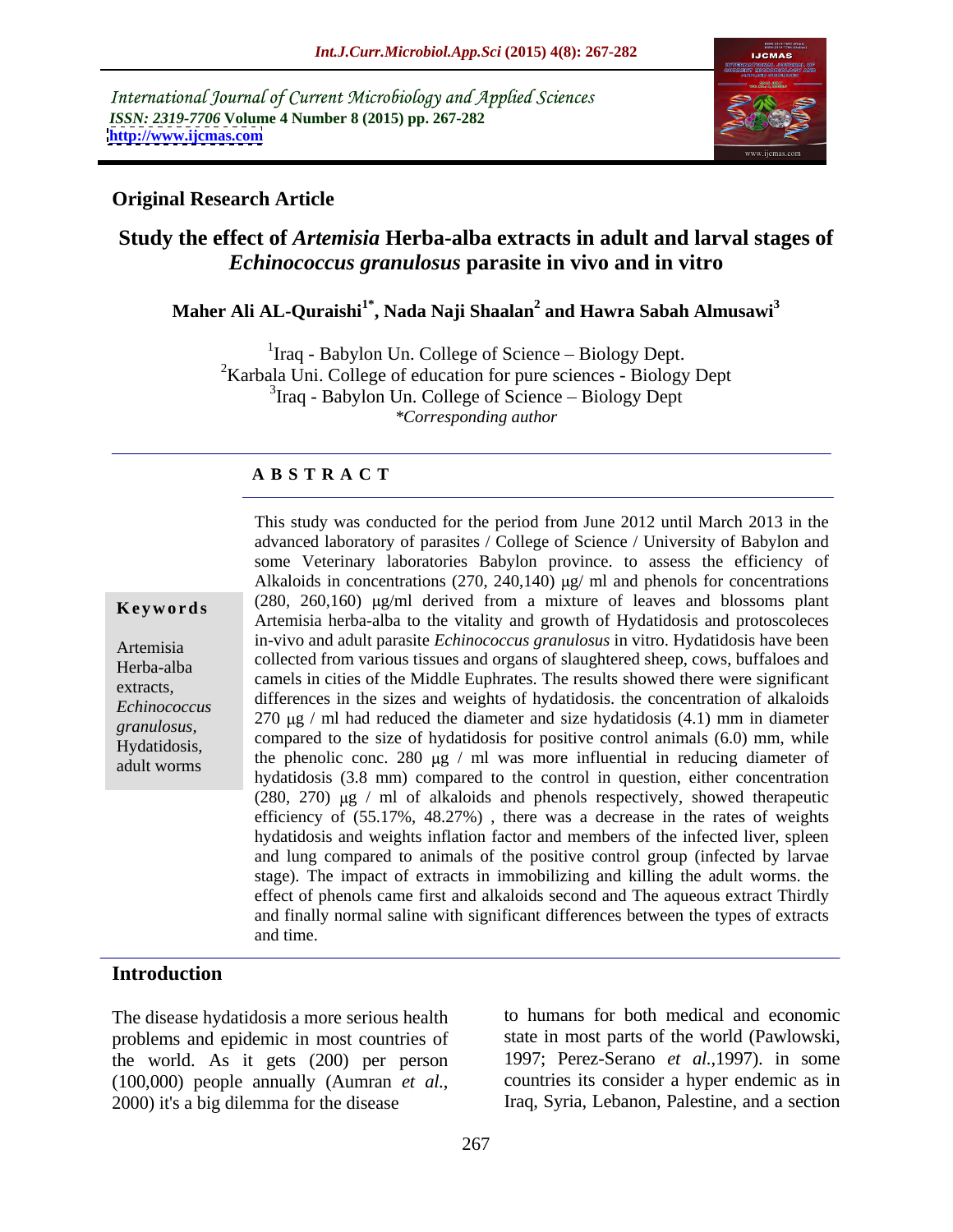of the diameters of the Arabian Peninsula and hydatidosis are chemically, but it succeeded North Africa Sudan and the Caspian Sea partially successful. Forcing scientists to ask basin and in some diameters South America a lot of studies and experiments for the (AL-Dabagh and AL-Janabi, 1990) The purpose of activating the process of drug disease is endemic in Iraq as a result of the large number of infected dogs be in contact develop chemotherapy by mixing parts of directly with the meddle hosts (Babero *et*  some medicinal plants like paper or stems or *al.*,1963) recent information showed roots with some effective drugs against the spreading in areas that were previously clear hydatidosis (polat *et al*., 2009), In order to of it in absolute terms such as North America strengthen and increase the absorption and and Canada (Smyth & McManus,1986). The cause of this disease is the larval stage of the plasma to have a powerful effect against the tapeworm parasites of the genus parasite (Sida, 2005) and, for example, found *Echinococcus*, and it's a common diseases (2007) (Ma *et al*.) have a strong impact when among humans and animals (Zoonotic mixing alkaloids plant *Ainatforcoom arohpos* disease), as it affects humans and animals with albendazole in the inhibition of the alike (Craig *et al.*,1995 ; Kharebov *et al.*,1997). Despite the evolution of medical science of human and veterinary It still poses vital protoscolices obtained hydatidosis in a dilemma healthy social and economic vitro. Our choice comes for the plant major afflicting all peoples, came the threat to human life, the loss of protective devices, important plants used in the treatment of especially in finding effective and efficient many diseases, particularly parasitic ones medicine against him (Del-Cacho *et* where stated (1985) Klayman the material *al*.,1996). It does not appear the symptoms of clinical and clear, but after arriving in an and itsderivatives are effective against all of advanced state after any evolution of injury falciparum malaria *P*. *falciparium* in humans and increase the size of hydatidosis, causing and *P.cynomolgi* and *P. gallinaceum*. And pressure on the member adjacent to the derivatives of this article effects against location (Shambesh *et al.,*1997), especially worms *S.mansoni* and *S.japonicum*, this when the members of the mission, such as the article also have effective against *Clonorchis* brain, heart and spine as difficult to control *sinensis*, also said all of the (1976) therapeutic and surgical procedures. Either chakrararty and (1988) arty Al.Rawi & economically illness affects the rates of chakrar, that this plant is used in medicine for production in infected animals as well as the its effect effective to expel intestinal worms, loss of infected meat for its nutritional value especially worms *E. vermiculasis*, *H. nana*, as well as great an impact in the transfer of *A. lumbricoides* and others. Therefore, the injury in the case of feed final approval current study aimed to choose the effect of (Thompson, 1977). Increasingly prevalent alkaloids and polyphenols isolated from the disease hydatidosis in rural areas, which dominates the livestock situation is even Artemisia herb-alba plant growth inhibition worse, as the presence of dogs available so hydatidosis in-vivo and adults parasite in the appropriate conditions that enable the vitro and its impact on the laminate layers parasite to continue living among hydatidosis and germ attempt a new treatment for these intermediate and final. With so many materials used in the treatment of disease,

treatment, and some have resorted to trying to thus raise its concentration in the blood growth of hydatidosis are secondary infected experimentally in white mice as well as in Artemisia herba-alba as one of the most Alaratmsnin isolated from the plant *A.annua* extract mixture of leaves and flowers in the materials on hydatidosis.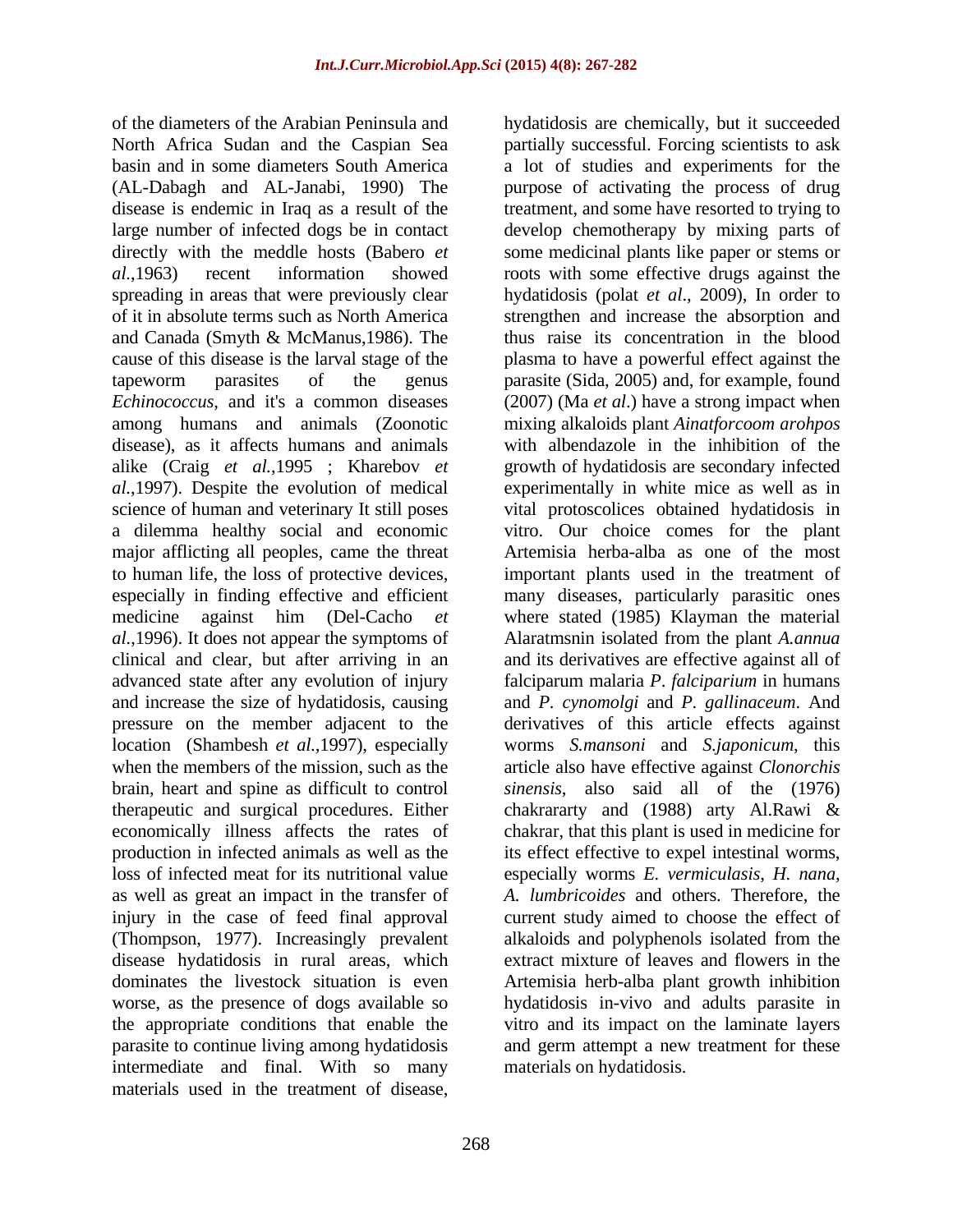

Used in the experiment laboratory mice of isolated from sheep and Asch second group the white Swiss kind( Mus musculus ) strain dosage protoscoleces isolated from tissues (Balb/c), which was obtained from the of cows and the third group dosage Animal House of the Faculty of Medicine / protoscoleces isolated from tissues of University of Baghdad, where he was reared and Tkterha in the Animal House of the Department of Life Sciences / College of Science - University of Babylon, The Sampling animals placed in a special metal cages standardized laboratory conditions of Been getting hydatidosis members of sheep, ventilation and lighting (10:14 hours light: cows, buffaloes and camels slaughtered in dark) and temperature between (24-32 m). the slaughter house of the cities of the And were given water and feed their own, Middle Euphrates (Karbala, Babil, Najaf, female mice were used in the experiment Samawah) where the eradication of the bags and the weight (25 +2 g) and old (6-8) was done, as put bags of sheep and cows, weeks. Also used four groups of three buffaloes and camels in special bags clean

**Materials and Methods Example 1 puppies each group and by the age of three Laboratory animals** extending the strong group dosage a special kind of primates, as months, males and females, where each follows. The first group protoscoleces protoscoleces isolated from tissues of buffalo and fourth protoscoleces isolated from tissues of camels.

## **Sampling**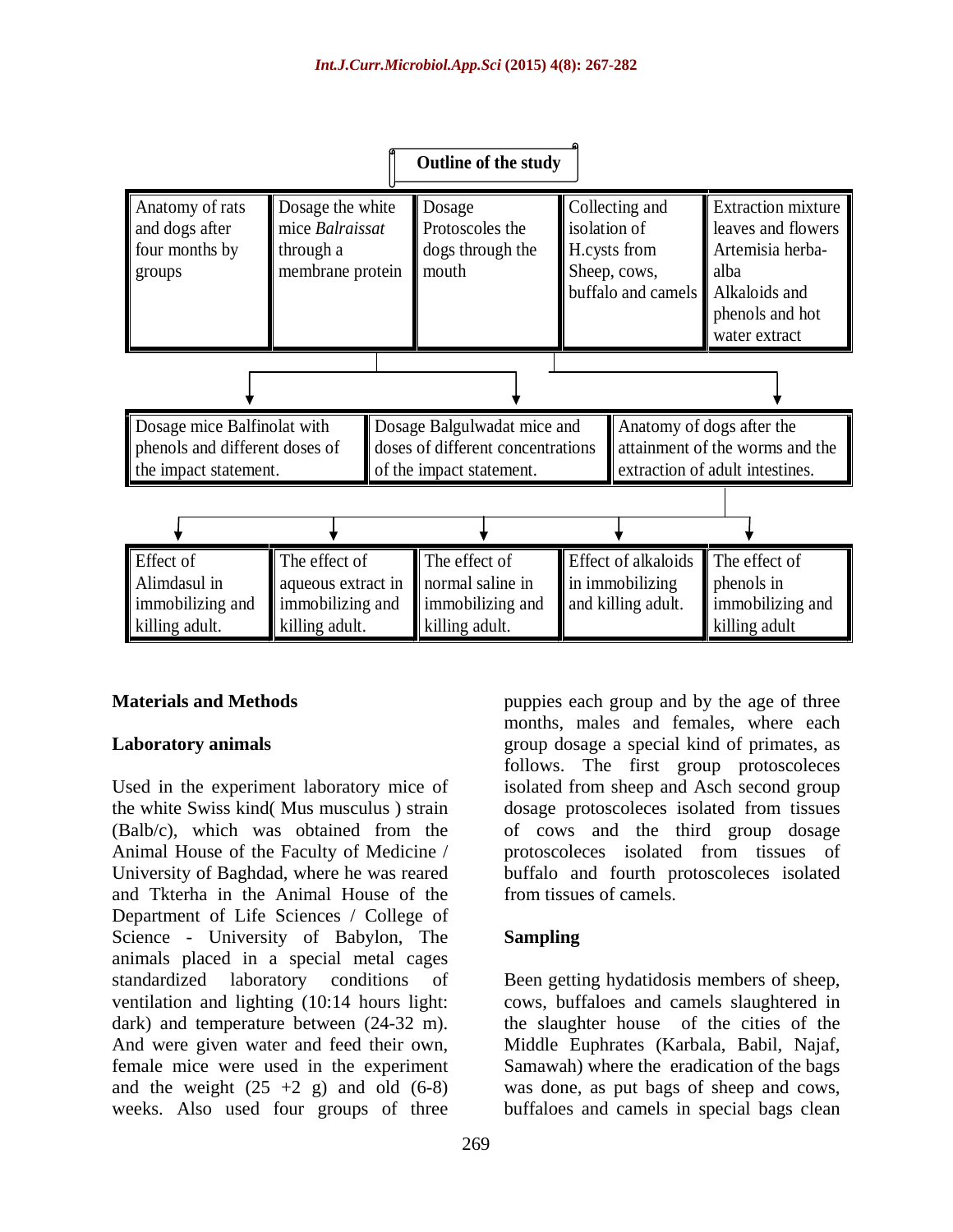## **Preparation and isolation of protoscoleces**

Followed the way (1985) (Smyth) to collect phosphate buffer saline (PBS). injection sterilization ethyl alcohol 70%

then collected protoscoleces in test tubes sterile for the purpose of deposition by centrifuge three times quickly and 3000 r / min for a period of 15 minutes for each crystallion penicillin ) by 2000 units / ml and streptomycin at  $1 \text{ g} / 1$  to the unbridled 1.0% and was put under the microscope to leave the rest of the species not to get

separately in a container of cork and find the desired approximate count of 2,000 transferred to the laboratory. And washed first president with an iridescent green color, with water from the outside tap for the as protoscoleces pigmented with red has purpose of getting rid of blood and other been neglected for being dead and this materials. particular dosage for mice. Then were the same way back above to find the approximate number of required and 5000 Chairman of the dosage puppies by mouth.

all the protoscoleces type separately as it has It was calculated by the number of been sterilized the surface of the hydatidosis protoscoleces per milliliter as follows: the First ethyl alcohol 70% and medical average number of user protoscoleces (10 syringes with sterile 10 ml size with a 21 Maekerolatr) = 28.6 capitulum as in (2.3) So gauge needle degree. As means of pulling the number of primates in Alumblyatr per = the hydatidosis with protoscoleces 28.6 X 100 = 2860 capitulum, It was swimming in it and put in a 250 mL Baker, required to find the approximate number of then open the bag using scissors and forceps 2,000 first president (7.0 ml) with a lustrous for the purpose of extracting the class green color, injecting nearly 2,000 first generated and placed in the pot Sterile president neighborhood by medical syringe container, the solution is then washed by with a volume of 1 ml and 21 degrees gauge collect bottle washing containing solutions needle in the cavity Olkhalba after the Collect this solution commentator who was experiment.Where she worked for three obtained and added to the liquid hydatidosis, groups of mice (control, and a group of deposition, was added antibiotics before giving this focus (alkaloids and phenols) and starting second washing (penicillin oral single dose for a period of 21 days. of washing PBS During the second last and weight of hydatiosis and the Diameter wash. The collection of fluid in the bottles and has also been dosage dogs at 5000 first covered with another sterile wax paper (Para president neighborhood, where she worked film) and kept in the refrigerator. I've been for four groups: the first protoscoleces counting the number of protoscoleces using dosage and second Balraissat for cows and the method of transfer-sized hard by the third for Buffalo and the fourth of beauty absorbent thin of size 50 Micro-liter after for a period of two to three months in search shaking the commentator that formed of the of eggs or adult in the feces of dogs, we did protoscoleces and phosphate buffer saline not find only in dogs Balraissat taken of sterile. This has been developed as sheep. So was the adoption of the commentator on a clean glass slide and preliminary experiment on hydatidosis mixing with a drop of dye Eocene water isolated from tissues taken from sheep and injection sterilization ethyl alcohol 70% when injected mice of each rat alkaloids, and a group of phenols) and each group 18 mice for each concentration (6 mice)., And then left to live for four months, was organized schedule of treatment by Then I dissect mice was observed over the treatment effect by measuring the number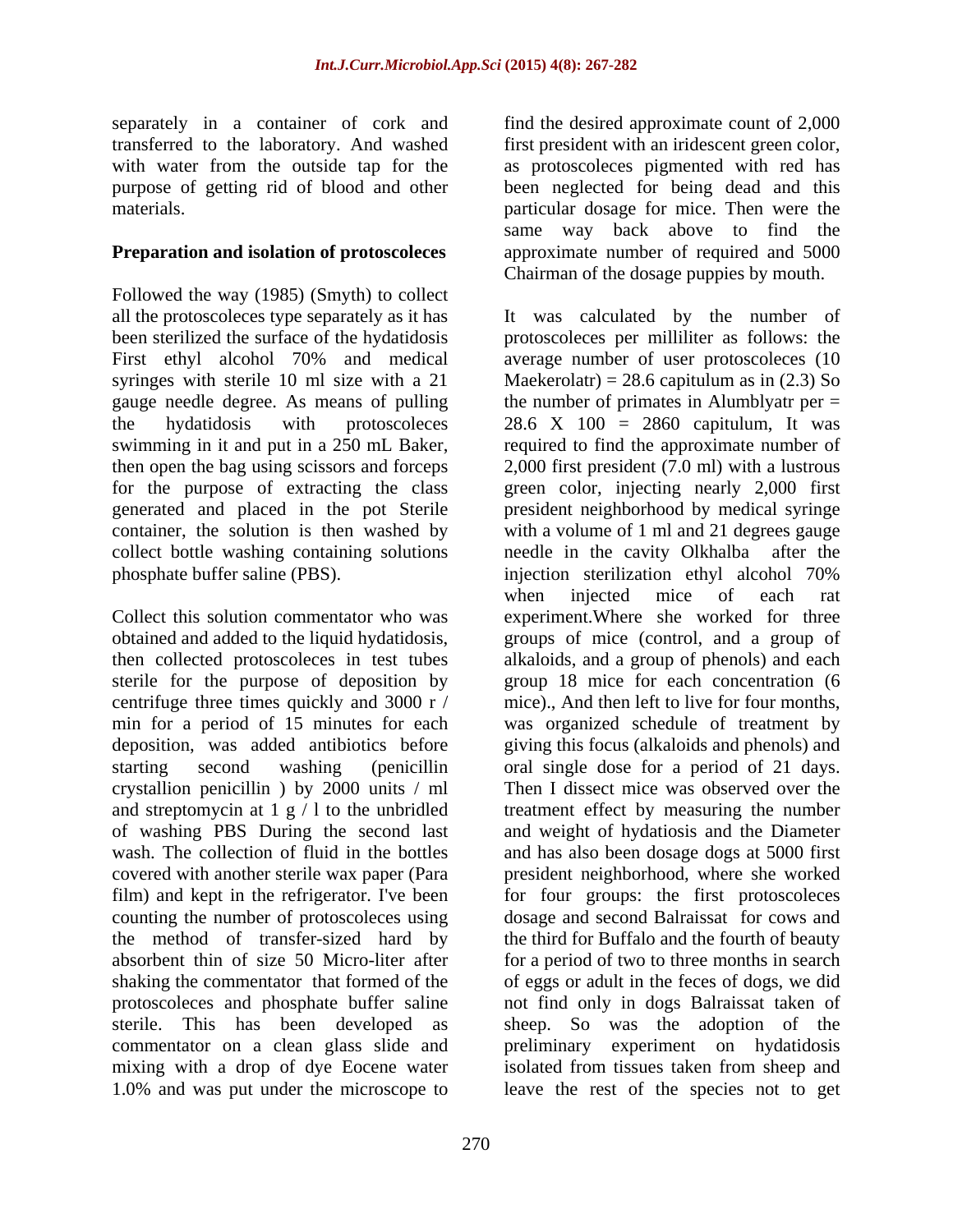experimental infection in dogs protoscoleces control groups, where the eggs appeared with adult dogs protoscoleces dosage cows and of 96% ethanol for 24 hours in the

temperature, grind mill, electric and milled material preserved in cans Court lid in the

Taking 10 grams of a mixture leaves and blossoms plant Artemisia herba-alba (5 g leaves +5 g blossoms) and mixing with 200 **Preparation of crude extracts of phenolic** ml of distilled water using a blender and left **compounds:** for 24 hours at room temperature and 25 m. several layers of medical gauze to get rid of extracted using the nomination papers Added him 400 ml of 2% acetic acid. dry extract using the oven the extent of 40 m and then save it in the fridge until use

## Algulwadah : **Solum chloride until satiated**, formed two

dosage isolated from tissue taken from Adopted the method of the Samurai (1983) cows, buffaloes and camels. I explained to draw vehicles Algulwadah leaves and where the first group (Group sheep) By the Artemisia herba-alba. I took 10 grams of time required (three months) and the other powder dry material (5 g powder leaves +5 after 6 months and 7 months after the extraction device (soxhlets apparatus). The buffalo and camels after 9.5 months. Table resulting article focused rotary evaporator (A). (rotary evaporator), then Azept this article in **Preparation of extracts:** extract of 30 ml of sulfuric acid **Collect samples of plant study:** a sufficient amount of ammonium hydroxide Artemisia herba-alba plant was purchased Hp=9) and put the solution in the basement from local markets dry, and have been separating funnel and add 10 ml of him classified in the lush vegetation of the Alkrufum, shaking several times. Leave the Department of Life Sciences / College of mixture to settle separated into two layers. I Science / University of Babylon, took the took the bottom layer (layer Alkrufumr) leaves, flowers, and other parts of Hamlet. dissolved the alkaloids, the final step was Dried after washing well at room restored three times. As the solution became refrigerator until drawn. evaporate Alkrufum Secondly, I repeated the **The preparation of the aqueous extract :**  $\qquad$  to get vehicles Algulwadah. Article g powder blossoms) and extracted with 200 ml of 96% ethanol for 24 hours in the 5 mL of ethanol, and added to the alcoholic concentration of 2%. Added to this solution concentration of 10% that became the ( accumulated almost 40 ml. Nominated concentrated filtrate rotary evaporator to process several times to extraction in order get vehicles Algulwadah. preserved Algulwadah dry resulting in small bottles in the refrigerator until use.

# **compounds:**

Then nominated the mixture by using Extraction of phenolic compounds of plant plankton then put in a centrifuge at 3000 r / leaves +50 g powder blossoms) of the min for 10 minutes, then was nominated powder and placed in a glass flask 1 liter. (whatmann filter paper) (diameter holes Phenolic compounds were extracted using a 0.45) Micro Meter to get the solution clear, reflex condenser in a water bath to 70 degree (Hernandez *et al*.,1994). cool down, and put the filtrate was **Preparation of crude extracts vehicles** of equal size (n-propanol) and the amount of leaves and flowers taken 100 g (50 g powder Added him 400 ml of 2% acetic acid. C for 8 hours. After the completion of the reclamation process and leave the solution to nominated in separating funnel and add him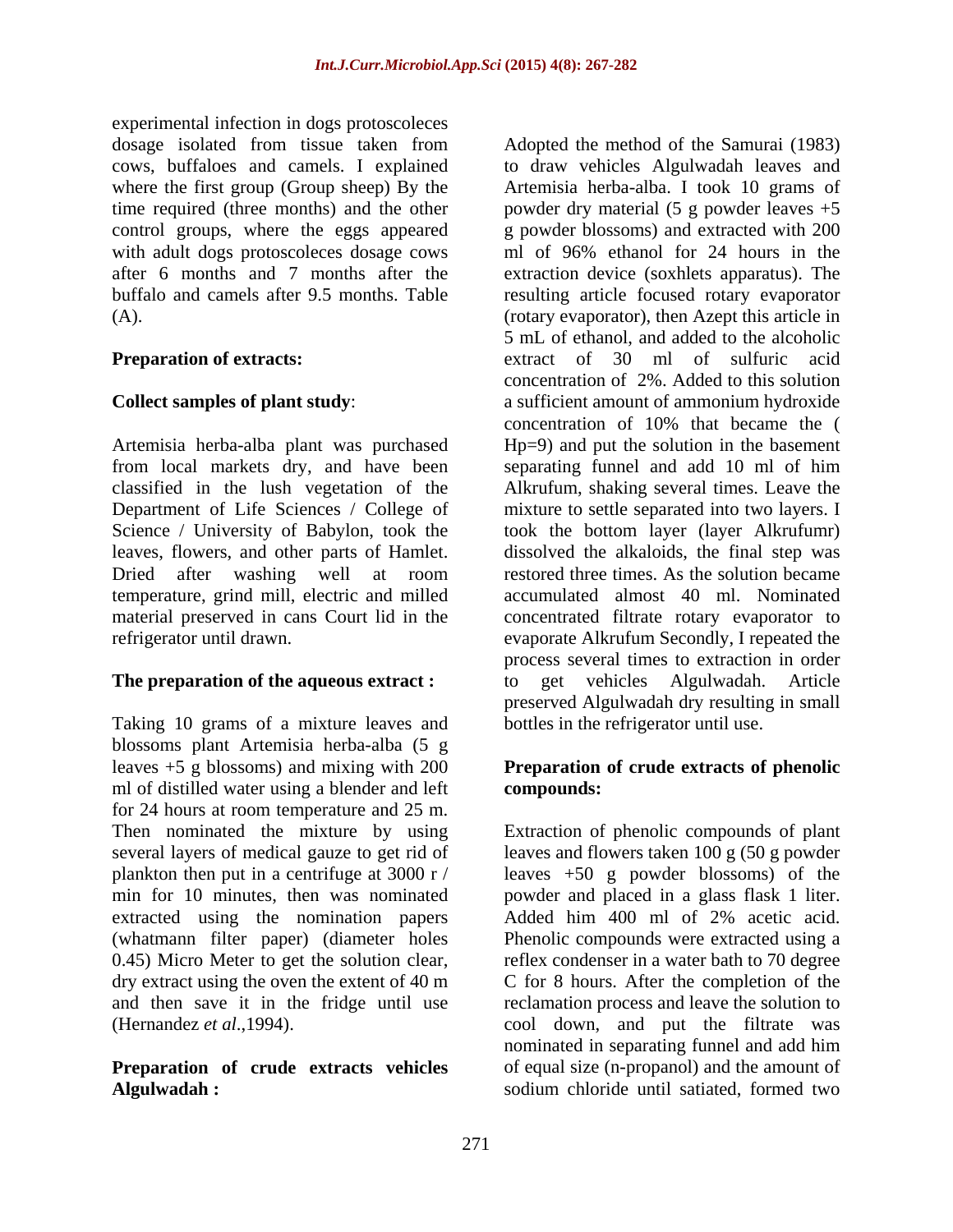class rotary evaporator and put the dry matter in the refrigerator until use (riberean gayon, 1972). **Statistical analysis** 

Was prepared solutions of treasury and determine the dose half deadly alkaloids and phenols by adding 1 g of dry matter of the alkaloids and phenols and melted in a few drops of ethanol 96% and then completed the size of 100% ml with distilled water, **Results and Discussion** thereby became the concentration of the solution of the original 1% or the equivalent Shown in Table (1) determine the dose of 10 mg / ml were identified on the value of lethal half (L.D.50) and dosage of Artemisia the dose half-lethal (LD50) of alkaloids and phenols extracted from the leaves of Artemisia herba-alba and dosage the white group (6 rats) were fed to each group dosage mice (Balb/c) orally these active substances (0.25, 3.0, 2.5, 1.5, 0.5, respectively) have and monitored during the 24-hour notice been counting the number of dead animals signs of lethargy or inactivity or death and the start dose of the very few and progressively until they come to know Half of dead animals per dose, so that the lethal dose, according to the following previous / most entitled / 2 represents (b). equation depending on the law (Litchfield  $\&$  Then it had been multiplied the column ( $b^x$ a) wilcoxon,1949) and schedule (1) according for each dose of aggregates mice dosage

L.D.50= Half lethal dose

Highest dosage=The highest dose achieved a

n=The number of animals used per dose

layers. I took the top layer containing concentrations of alkaline (270, 240, 140) phenolic compounds and neglected the against three phenolics (280, 260, 160), lower layer. Has been the focus of upper- which represents (at least from drug dosage, dosage, and the top of the drug dosage).

**Appoint half lethal dose (LDS50):** Statistical analyzes were performed on the results using the box (T-test) to compare with the natural proportions of the rates and deviations of rates and standard deviations (mean+S.D) at a certain level (waker and shostak,2012).

## **Results and Discussion**

to the law the following: collected and extracted half lethal dose herba-alba extracts in female albino rats. Where were divided into seven totals in each and calculate the amount of the difference between the potions (a) and the total number a) equivalence referred to in working methods.

100% kill micrometers and five replicates, ab)= Total of multiplying by a \* b (Table 1) arithmetic average of the vitality of a=The difference between the amount of protoscoleces at zero treatment (28.6 4.44), potions while the rate was at 24 (26, 2.93), also b=The total number of dead animals per ranged between (144-151), Chairman, and dose (previous + subsequent / 2) the average number of live primates ranged The table (2,3) shows the initial number of protoscoleces, as well as vital in primates 50 micrometers and five replicates, respectively. Where the rate was the shows that the total number of live capitula between (135-144). The percentage of vital protoscoleces initial 94.83% (Table).

After knowing lethal dose of alkaloids and The table (4) shows the effect of alkaloids phenols (Table 1) were tested three and polyphenols in Qatar hydatidosis in high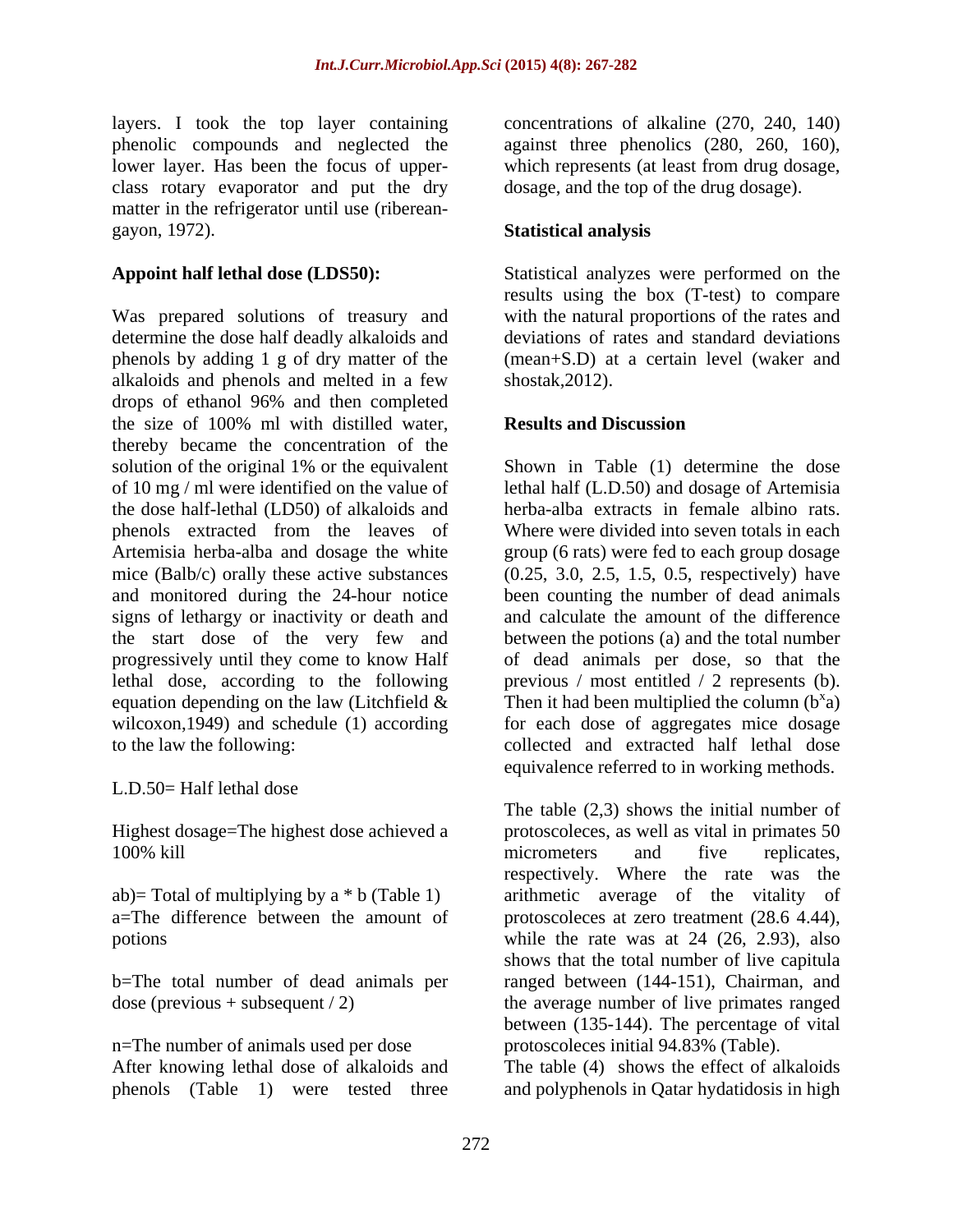weeks. Where rates ranged diameters of Balgulwadat (01/04 to 05/04) mm and

The table (5) shows the rate of the weight of showed it there relatively large decline when the hydatidosis secondary and therapeutic efficacy relative to mice treated with different concentrations of alkaloids and The table (7) shows that a drug phenols for 21 days, as it was found that the Almbindasul concentration of 6.6 mg / ml weight of the hydatidosis decreases are stopped the movement of worms after 14 relatively small with the increase in the minutes and the cause of her death during concentration of the active, but gave significant differences using statistical Artemisia herba-alba and Berkiz 10% has analysis when compared with control cation. led to immobilizing worms 0.6 minutes and As it reached the lowest rate for the total death within 34 minutes, While the addition weights of the hydatidosis in the secondary of phenols and concentration of 3.5% to mouse to focus 270 per Mcgm  $/$  ml for alkaloids is 0.0257 g. The phenols was the alkaloids is 0.0257 g. The phenols was the after 19 minutes, while the addition of lowest rate for the total weights is 0.0258 g alkaloids concentration of 0.5% to paralyze for concentration of 280 Mcgm / ml, and these weights are lower than the positive minutes, and in the control group inhibited control group amounting to 0.049 gm. The movement of worms in the normal saline therapeutic efficacy increase thereby after 400 minutes and 540 minutes aftershe increasing the focus and the differences died. When a statistical analysis showed were significant, as was the highest level for significant differences between the control each of the alkaloids 270/280 Mcgm /ml and phenols Mcgm / ml (55.17% and 48.27%,

The table (6) shows Average weights of the both cases. liver, spleen, lung and coefficient amplified in the totals mice infected with hydatidosis and secondary treatment concentrations of

school and members of the infected mice phenolics and alkaloids for a period of 21 treated with different concentrations of the days. Appeared that the rate of these weights active substances for a period of three has not decreased significantly reduced these bags for the groups treated mice infected, but relatively less than the control phenols (08/03 to 04/04) mm and give these concentration of 270 Mcgm / ml of alkaloids results were significant differences when better within this group where the weights of compared with the control group of the liver, spleen and lung (2.04 0.26, 1.311 + untreated positive, but the rates of these 0.18, 0.059 0.05) g, respectively, while the diagonals for both groups were relatively coefficient was amplified (64.55, 8.22, 5.69, lower than the positive control untreated respectively) as well. Either phenols was a (6.0) mm. The preparation of these bags in concentration of 280 mg / ml is the most the liver which is also significant differences influential in the weights of the liver, spleen when compared with the positive control and lung (2.2 0.149 0.25 0.067, 0.24 0.065) group of untreated (8.0) after a relatively g, respectively, and the coefficient of decreased. amplified was  $(64.32, 7.30, 7.01,$ when compared to control negative nonpositive only infected and untreated, as the amplified was (64.32, 7.30, 7.01, respectively) as well, and statistical analysis compared with untreated control positive.

respectively). worms, as well as in the case of the death of The table  $(7)$  shows that a drug the 41 minutes, the aqueous extract of the Artemisia herba-alba and Berkiz 10% has of phenols and concentration of 3.5% to paralyze worms in 10 minutes and she died alkaloids concentration of 0.5% to paralyze worms after 11 minutes and died after 20 group and transactions in the event of an interruption or inhibition of movement of worms at a level of significance above 0.5 in both cases.

**Half lethal dose=3.0-0620833 =2.379167 mg/kg 2.4mg/kg**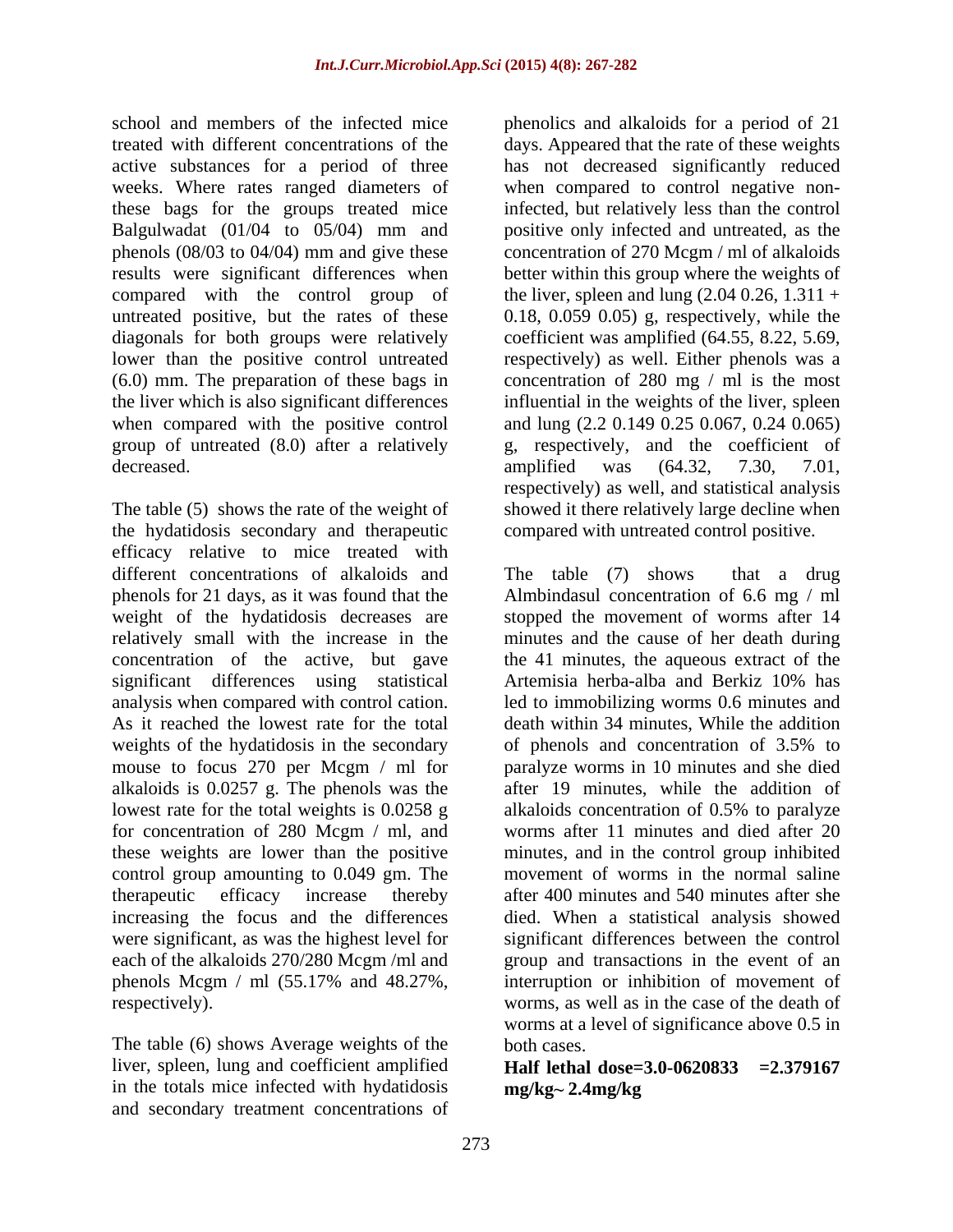And dividing by (10) The drug dosage from the table (1) that the dose (0.24) mg /  $kg = 240$  micro g / kg of the

Hydatidosis of common diseases in the can be attributed to the spread of the disease detect infection in the early stages because it does not show symptoms until after

proteins necessary for the continued vitality of the microorganism, and the ability to break down the cell wall and its content of The phenols was a significant effect in proteins and fats, and then the destruction of reducing the vitality of protoscoleces fit this the parasite (Cowan, 1999) may also effect is directly proportional to the explain the effectiveness of alkaloids based on the inhibition of metabolism carbohydrate through influence the decrease in the rate of SMA vital mitochondria and then obstructing breathing

weight of the mouse in the same way and Artemisia herba-alba is (260.240) Micro g / extracted half the dose lethal to phenols kg from body weight mouse and these (2.6) mg / kg and dividing by (10) are potions is an approach somewhat to the almost Dosage (0.26 mg / kg) = 260 micro study (Mustafa & Khazriji, 2008) (250.270) gram of mouse weight. Micro g / kg of alkaloids and polyphenols world and has economic and social impact Artemisia herba-alba is poisonous plants to two reasons: the first is the inability to very toxic if taken incorrectly by human and mechanism (Delorenzi *et al.,*2001). Notes from the table  $(1)$  that the dose pharmaceutical alkaloids and phenols plant on, respectively, and these ratios extracted from low-lying due to the fact that the which contain compounds Gulwadah many animal (Al rubayai, 1999).

increasing the size of hydatidosis, leading to By the results that have been reached in the pressure on the tissue surrounding him, but table (2.3) with respect to test vital The second reason is the loss of therapeutic protoscoleces has adopted a phenomenon means, and is similar to the disease in the force watery Eocene dye and it is difficult unity of the spread of cancerous tumors in to distinguish between protoscoleces live metastastasis (Naguleswaran *et al*.,2006) and dead only through force of this dye, The current study involved testing the but that takes the red color are dead (Al efficacy of alkaloids and polyphenols aboudy, 2001; Risan, 1994) and by isolated from leaves extract Artemisia observing the results of the study table (4) herba-alba, and more recently found that the that the alkaloids clear impact and morally use of the plants and extract mixed with in reducing the proportion of vital capitula compounds Abannzimidasul make it more as suited directly proportional to the increase effective than if these chemical substances in concentration and this is consistent with alone (Chai *et al.,*2002). The hits influential the findings of each of (Mustafa & Khazriji, leaves extract Artemisia herba-alba back to 2008; Ma *et al*., 2007 and Al-Nakeeb, 2004) the chemical content of active substances in order to do Synergistic these alkaloids in such as chlorofluorocarbons alkaloids and addition to it's working to increase the Phenols and flavonoids and Tannins and absorption and lead to the emergence of Lactine (Al rubayai, 1999). Has fatty droplets in clusters with Glycogen interpreted the process of inhibition caused enzymes case and also lead to the loss of by compounds alkaloids being overlapped in vital organelles and crash the nuclei of cells a series of reactions of metabolism of generated in the protoscoleces and then to protoscoleces imbued green natural is alive her death (Gidado *et al.,*2007)

> effect is directly proportional to the concentration and duration of keeping protoscoleces as it led to a significant protoscoleces and this is agree with the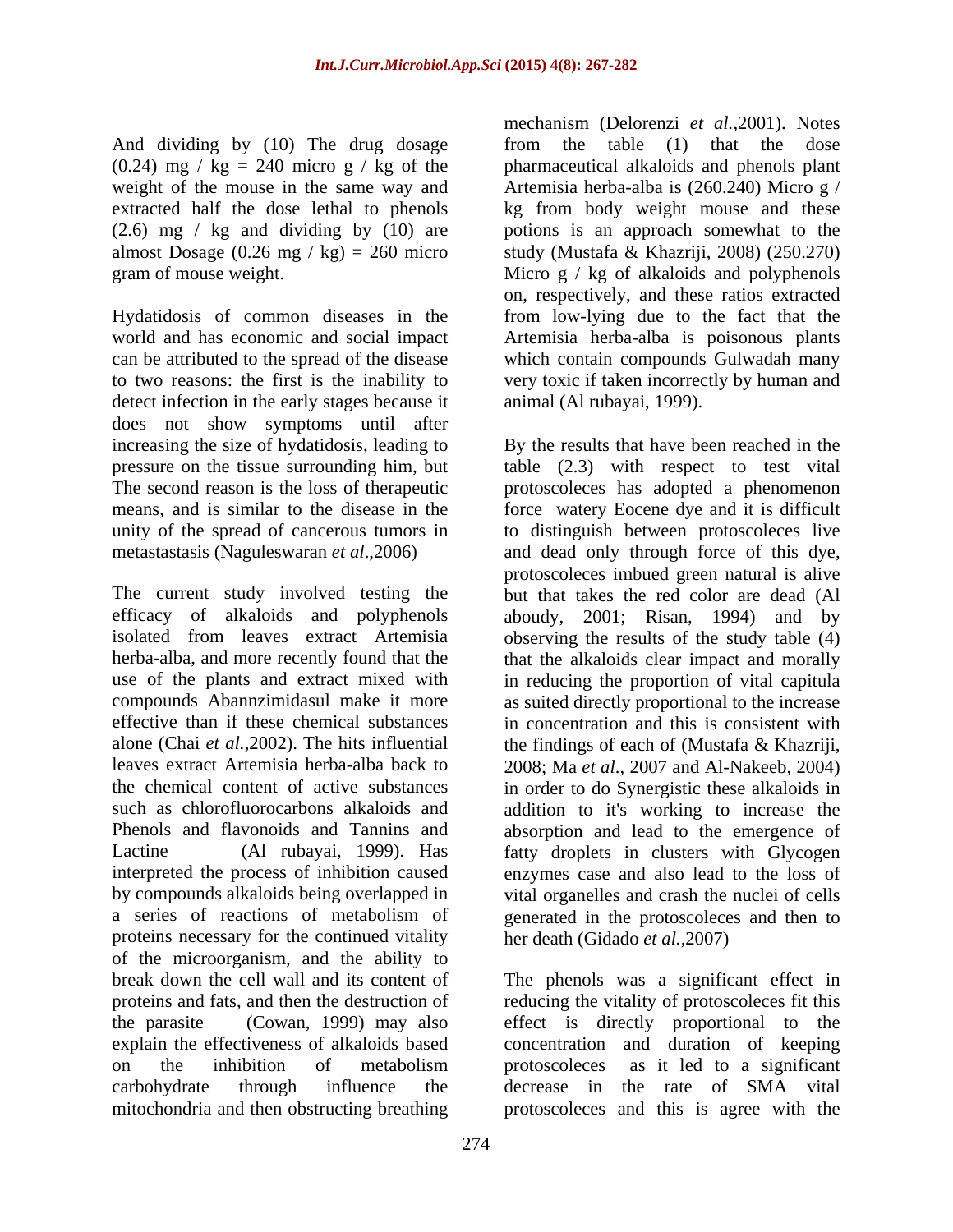reason that the phenols have impact on the the flexibility and permeability of the cell to the entry of various materials and toxic without regulation and then the death of the parasite (Naguleswaran  $et al., 2006$ ).

control positive. This could perhaps be hammery, 2010) in that the cause of resistance to mice infected with a variety of pathogenic bacteria is to use Abstract alcohol Artemisia herba-alba that activates cellular immunity by stimulating T-

findings of the (El-Totki *et al*., 2008) and lymphocytes and then activate cytokines study Humairi (2010), may be due The such as ( Ll-1 the catalyst for the cells to enzyme Acetyle-choline estrase dominating to the elimination of bacteria. These results membrane, as phenols that have loose there *et al.,* 2007), which pointed out that the permeability of there membrane, which led alkaloids lead to damage nuclei of produce T-lymphocytes (lL-2) which leads are consistent with the findings of the (Ma hydatidoosis parthenogenesis.

parasite (Naguleswaran *et al.*,2006). Table (5) shows the existence of hydatidosis Observed low weight and small diameter treated by alkaloids and phenols in three and preparing the hydatidosis and members weeks, as distributed injuries in the liver of the affected table (4) and this decrease primarily lungs and secondly, spleen third was not significant when compared with the place, also showed control of positive and control for mice treated with alkaloids and there are secondary hydatidosis in its phenols, but these differences were members and in blocks grouped and had significant when compared to the untreated liver injury more common, it has been interpreted depending on the chemical partially in its fabric, while others were content of the extract alkaloids and phenols glued to the body lobed spherical varying referred to earlier, especially alkaloids as size and possibly attributed the cause to the indicated Recent studies behavior as same influences that previously reported for catalysts for cellular and Humoral immunity the alkaloids and phenols was observed in and in mice infected with diseases the current study, an increase in the weights involving organizing Necrosis Tumor factor, of the liver, spleen, lung and coefficient one of the types of Cytokines, which amplified in group control positive and mediates inflammation occurring in the concentrations of active few table (6), has body through the stimulation of T-been attributed to frequent granulomas and lymphocytes and the production of (lL-2), Necrotic foci that change the nature of these which raises the efficiency of the immune tissues, as well as large numbers of system and increase susceptibility to parasites in these organs, leading to the phagocytic cells to attack foreign objects, failure of the host to resist the parasite and (Maizeles & Yazdanbakhsh, 2003; control, has attributed the causes of inflation Xingming *et al.*,2009). As well as phenols, of spleen to a proliferation lymphocytes as a which proved to influence the anti-growth result of division and the impact of microorganisms even when using activation and secretion of monokenes and concentrations of low-lying ones this natural result for the fact that the nature (Naguleswaran *et al*.,2006) and this view is of the spleen, the largest member of consistent with what referred to each of the lymphoma in the production of specialized (Al-Tmimy, 2001; Reddy, 2009 and Al antibodies to the parasite antigens (virella & secondary in the totals mice infected and observed that some of the bags were planted Tomlinson, 2007).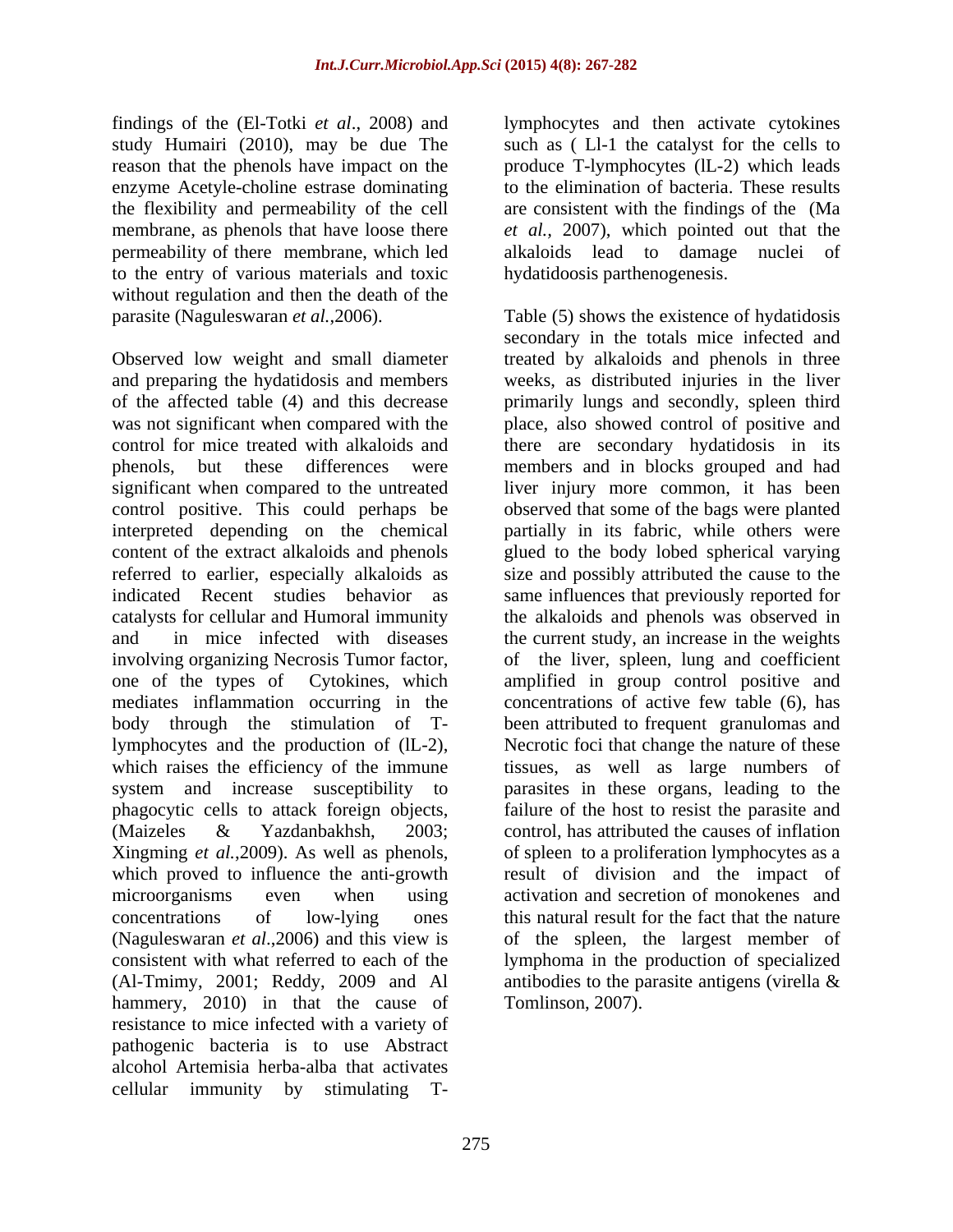Table(A) Period time for appearance of E. granulosus eggs in experimentally infected dogs by<br>protoscoleces protoscoleces

**Table.1** Determine the half lethal dose (L.D.50) and dose pharmaceutical alkaloids leaves and flowers of wormwood plant in female of the white mice

|                                        | The     | Number of The |                                          | Number of                   |                   |
|----------------------------------------|---------|---------------|------------------------------------------|-----------------------------|-------------------|
| Dose<br>Mg / kg                        | number  | $\vert$ dead  | difference                               | $\int$ dead animals $a^x b$ |                   |
|                                        | of      | animals       | $\vert$ between the $\vert$ ( previous / |                             |                   |
|                                        | animals |               | amount                                   | $\bullet$ of   followed )   |                   |
|                                        |         |               | potions (a)                              |                             |                   |
|                                        |         |               |                                          |                             |                   |
| $\frac{0.25}{0.5}$                     |         |               | 0.25                                     |                             |                   |
|                                        |         |               | 0.5                                      |                             | 0.5               |
|                                        |         |               | 0.5                                      |                             | $1 \Omega$<br>1.U |
|                                        |         |               | 0.5                                      |                             |                   |
| $\frac{1.0}{1.5}$<br>$\frac{2.0}{2.5}$ |         |               | 0.5                                      | 1.25                        | 1.625             |
| 3.0                                    |         |               | (0, 1)                                   | $\perp$ .                   | 0.6               |
|                                        |         |               |                                          |                             | $\sum ab = 3.725$ |

L.D.50=3.0-3.725/6

**Table.2** the average number of protoscoleces in 10 Maekerolatr for five replicates in a manner calculated size hard and different time periods

| <b>Rate treatment (hours)</b> |                            |                                          |                |                                                   |               | The calculated number of The average number of |
|-------------------------------|----------------------------|------------------------------------------|----------------|---------------------------------------------------|---------------|------------------------------------------------|
|                               |                            |                                          |                | protocoleces in 10 Micro-liter protoscoleces +D.S |               |                                                |
|                               | <b>five for replicates</b> |                                          |                |                                                   |               |                                                |
|                               |                            |                                          |                |                                                   |               |                                                |
|                               |                            | ۷O                                       | 22<br>∠∠       |                                                   | $4.44 + 28.6$ |                                                |
| 12hours                       | $\sim$ $\sim$              | 33                                       | Z <sub>0</sub> | 31                                                | $3.52 + 28$   |                                                |
| 24hours                       | ∠∠                         | $20^{\circ}$<br>$\overline{\phantom{0}}$ | $\angle$ O     | $\sim$                                            | $2.93 + 26$   |                                                |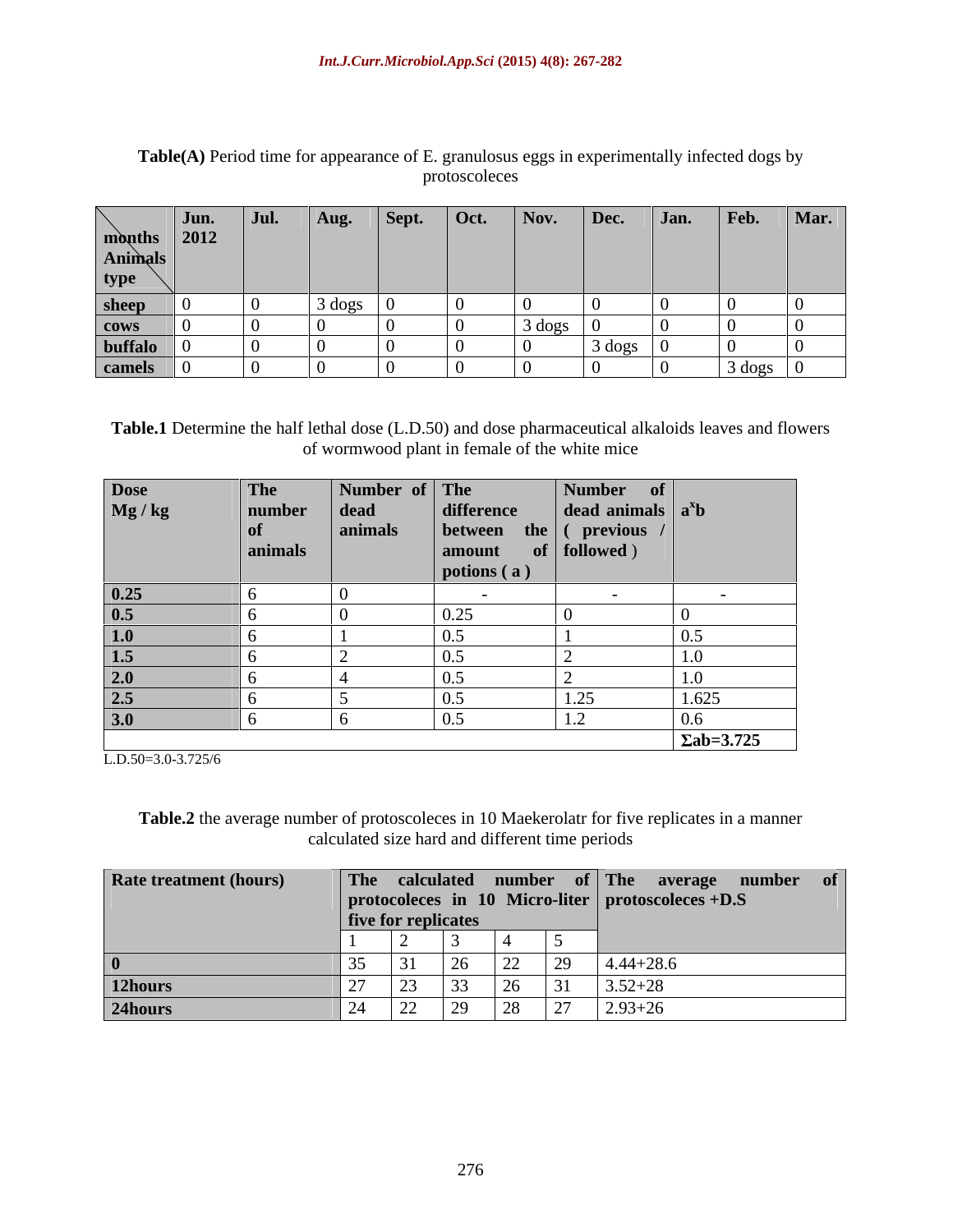### *Int.J.Curr.Microbiol.App.Sci* **(2015) 4(8): 267-282**

| <b>Replicates</b>                            |       |           |  |                                      | $\parallel$ The |
|----------------------------------------------|-------|-----------|--|--------------------------------------|-----------------|
|                                              |       |           |  |                                      |                 |
|                                              |       |           |  |                                      | 1 S.D+          |
| The rate of the total number of capitula 147 |       | $148$ 144 |  |                                      | $3.6 + 147$     |
| The average number of live protoscoleces 140 |       |           |  |                                      | $3 + 139.4$     |
| The average number of dead protoscoleces 5   |       |           |  |                                      | $2.9 + 6.7$     |
|                                              | 97.33 |           |  | $\vert$ 99.66 97.0 96.33 99.66 94.83 |                 |

### **Table.3** the rate of the arithmetic average of the vitality of protoscoleces in 50 Micro-liter five replicates

**Table.4** The effect of alkaloids and phenols leaves and blossom Artemisi herba-alba in the diagonal of the secondary hydatidosis members infected experimental mice and treated with different concentrations within three weeks

|                   | Article learned Concentrations Diagonal of The average number Standard<br>Micro g / ml / the bags rate of bags deviation |              |                   |                              |                    |
|-------------------|--------------------------------------------------------------------------------------------------------------------------|--------------|-------------------|------------------------------|--------------------|
|                   |                                                                                                                          |              |                   |                              |                    |
|                   |                                                                                                                          | $\mathbf{m}$ |                   | Liver   spleen   total   S.D |                    |
| alkaloids         | 140                                                                                                                      |              |                   |                              | $1.49\pm$          |
|                   |                                                                                                                          |              |                   |                              | $1.42 \pm$         |
|                   |                                                                                                                          |              |                   |                              | $1.43\pm$          |
|                   | L.S.D                                                                                                                    |              |                   |                              |                    |
| phenols           | 160                                                                                                                      | $\sqrt{2}$   |                   |                              | $1.48\pm$          |
|                   | 260                                                                                                                      |              |                   |                              | $\vert$ 1.41 $\pm$ |
|                   |                                                                                                                          |              |                   |                              | $1.29 \pm$         |
|                   | $\vert$ L.S.D                                                                                                            |              |                   |                              |                    |
| <b>Domination</b> |                                                                                                                          |              | $\Omega$ $\Omega$ |                              | $1.55\pm$          |
|                   |                                                                                                                          |              |                   |                              | 0.0                |

Significant differences under the 0.05 level

**Table.5** Average weight of hydatidosis and therapeutic efficacy in mice relative infected and treatment with different concentrations of phenolics and alkaloids extracted from Artemisia herba-alba within<br>three weeks three weeks

| <b>Article</b>    | <b>Focus</b> | $\overline{A}$ verage |         |                                 |                |                 | The average number of the secondary Therapeutic |
|-------------------|--------------|-----------------------|---------|---------------------------------|----------------|-----------------|-------------------------------------------------|
| learned           | <b>Mcgm</b>  | weight                |         | of hydatidosis members infected |                |                 | efficacy                                        |
|                   |              | secondary             |         |                                 |                |                 | Liver spleen Other The total relative (%)       |
|                   | mouse        | per bag               |         |                                 |                | organs   number |                                                 |
| alkaloids         | 140          | 0.0261                |         |                                 |                |                 | 34.48                                           |
|                   | 240          | 0.0242                |         |                                 |                |                 | 41.37                                           |
|                   | 270          | 0.0258                |         | - 0                             |                |                 | 55.17                                           |
|                   | L.S.D        | 0.20                  |         |                                 |                |                 | 17.8                                            |
| phenolics         | 160          | 0.0280                |         |                                 |                |                 | 34.48                                           |
|                   |              | 0.0268                |         |                                 |                |                 | 37.93                                           |
|                   | 260          |                       |         |                                 |                | 18              |                                                 |
|                   | 280          | 0.0257                |         |                                 | $\overline{ }$ |                 | 48.27                                           |
|                   | L.S.D        |                       |         |                                 |                |                 |                                                 |
| <b>Domination</b> |              | 0.049                 |         |                                 | $\sim$ $\sim$  | خطا             | 0.0                                             |
|                   |              | 0.0                   | $0.0\,$ |                                 | 0.0            | 0.0             | 0.0                                             |

Significant differences under the 0.05 level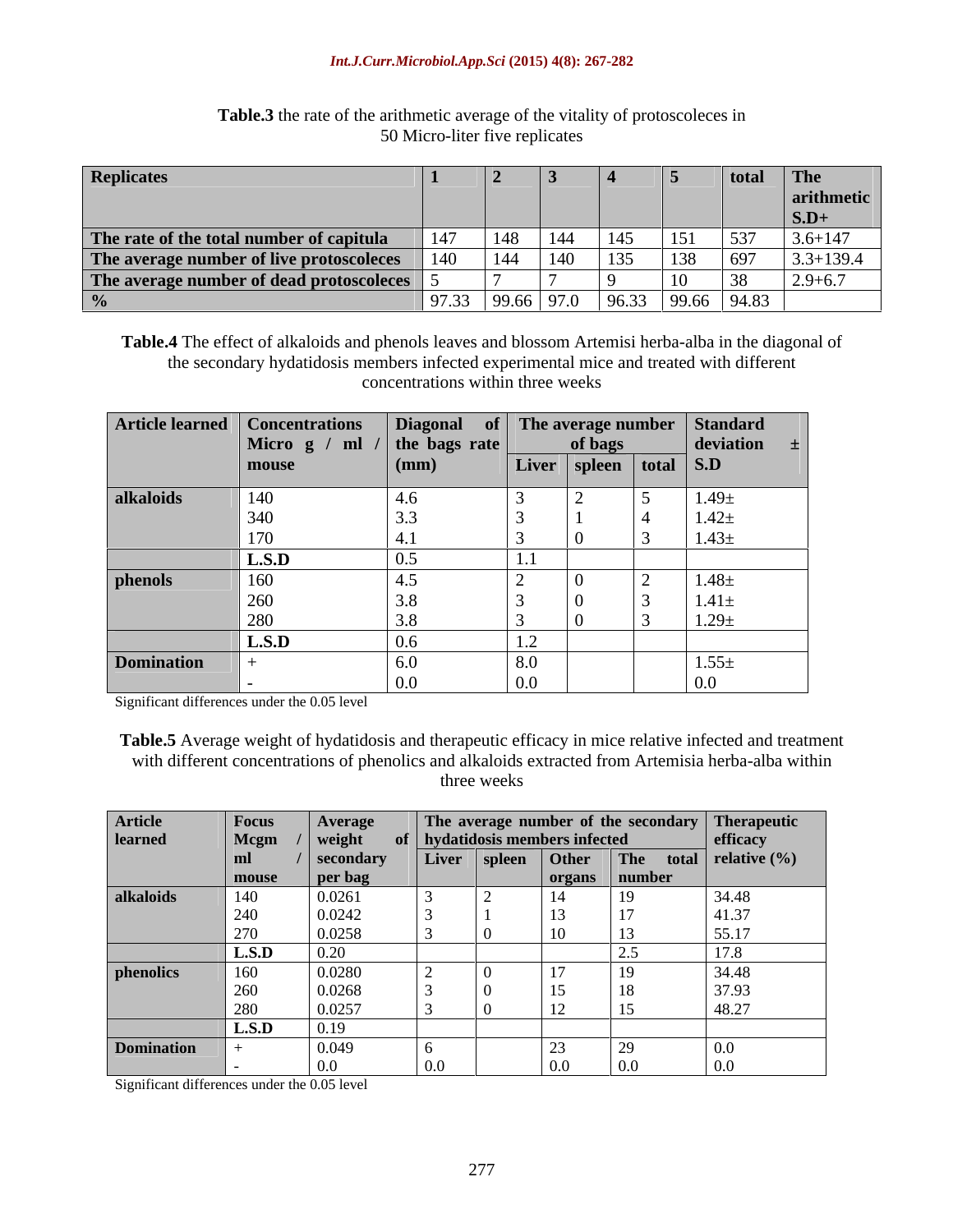| Article learned | Focus micro      | Average                       | The rate of liver Coefficie Average |           |                               | Coefficient | The rate of lung weight $(g) \pm$ Coefficient |                     |
|-----------------|------------------|-------------------------------|-------------------------------------|-----------|-------------------------------|-------------|-----------------------------------------------|---------------------|
|                 | $\sigma$ /<br>ml | $\blacksquare$ weight<br>- of | weight<br>(g)                       | $\pm$ nt  | of weight of the of inflation |             | standard deviation                            | $\int$ of inflation |
|                 | mouse            | nice                          | after standard deviation            | inflation | spleen                        |             |                                               |                     |
|                 |                  | treatment                     |                                     |           | standard                      |             |                                               |                     |
|                 |                  | standard                      |                                     |           | deviation                     |             |                                               |                     |
|                 |                  | deviation                     |                                     |           |                               |             |                                               |                     |
| Alkaloids       | 140              | $1.135 \pm 32.8$              | $0.483 \pm 2.375$                   | 72.39     | $0.030 \pm 0.28$              | 8.53        | $0.009 \pm 0.27$                              | 8.23                |
|                 | 240              | $1.543 \pm 33.7$              | $1.204 \pm 2.13$                    | 20.63     | $0.05 \pm 0.28$               | 8.30        | $0.088 \pm 0.183$                             | 5.43                |
|                 | 270              | $1.206 \pm 31.6$              | $.310 \pm 2.64$                     | 64.55     | $0.058 \pm 0.26$              | 8.22        | $0.05 \pm 0.18$                               | 5.69                |
|                 | L.S.D            |                               | 0.11                                | 6.1       | 0.10                          | 2.4         | 0.01                                          | 0.53                |
| Phenols         | 160              | $1.658 \pm 33.8$              | $0.12{\pm}2.38$                     | 70.41     | $0.05 \pm 0.29$               | 8.57        | $0.025 \pm 0.29$                              | 8.58                |
|                 | 260              | $1.038 \pm 31.5$              | $0.246 \pm 2.3$                     | 73.01     | $0.051 \pm 0.26$              | 8.25        | $0.016 \pm 0.29$                              | 8.25                |
|                 | 280              | $1.021 \pm 34.2$              | $0.149 \pm 2.2$                     | 64.32     | $0.067 \pm 0.25$              | 7.30        | $0.065 \pm 0.24$                              | 7.01                |
|                 | L.S.D            |                               | 0.5                                 | 8.10      | 0.11                          | 1.9         | 0.15                                          | 1.16                |
| Domination      | Negative(-       | $1.5012 \pm 34.2$             | $0.39 \pm 1.388$                    | 40.58     | $0.02{\pm}0.16$               | 4.67        | $0.25 \pm 0.162$                              | 4.73                |
|                 |                  |                               |                                     |           |                               |             |                                               |                     |
|                 | Positive $(+)$   | $1.232 \pm 36.4$              | $0.258 \pm 2.61$                    | 71.70     | $0.029 \pm 0.34$              | 9.34        | $0.032 \pm 0.32$                              | 8.79                |

**Table.6** the rate of weight coefficient member and amplified in the totals mice infected secondary hydatidosis and treated with different concentrations of alkaloids and polyphenols in three weeks.

Significant differences under the 0.05 level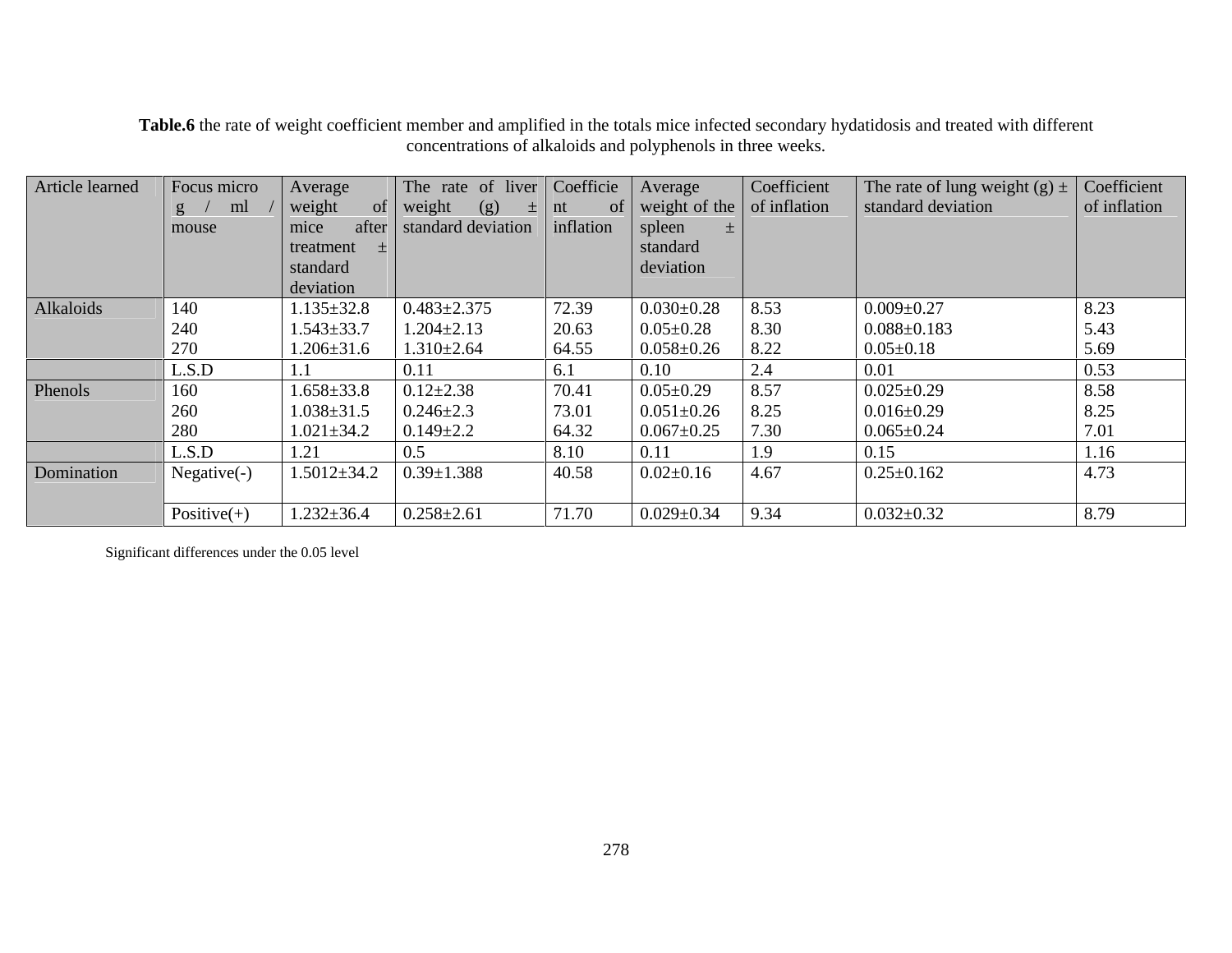| Type of transaction and conc.                  |              | The time required to The time required for the |
|------------------------------------------------|--------------|------------------------------------------------|
|                                                | immobilize   | worms death of worms (min)                     |
|                                                | $\mid$ (min) |                                                |
| Phenols $(3.5\%)$                              |              |                                                |
| Alkaloids (3.5%)                               |              |                                                |
| <b>Aqueous extract (10%)</b>                   |              |                                                |
| Minbdasul (6.6 mg / ml)                        |              |                                                |
| <b>Physiologic saline solution (0.85%)</b> 400 |              |                                                |
| $\mathbf{X}^2$ Calculated                      |              | *6.5                                           |
| $\mathbf{X}^2$ Tabulated                       |              | 5.99                                           |

**Table.7** Determine the time required to immobilize the worms and the time required for the death of worms

It also attributed the increase in the weight alkaloids and phenols leaves Artemisia of the liver and lung to the severity of the herba-alba impact of a strong and effective inflammatory reaction as well as the against hydatidosis in vivo for mice infected increase in the formation of granuloma and at larval stage (cysts) that were treated the migration of cells only and citrus to the compared to control positive and this is site of infection in the liver and lung probably due to the active substances (lightowlers *et al.,*2003). These findings are consistent with researchers (Ali-khan a,b, 1978; Gottstein & Hemphill, 1997; **References** Abraham, 2000 and Humairi, 2010) who pointed to inflation in the liver and clear so  $AL-Aboudy$ , A. K. J.(2001). The as to vie with the result of tissue injury sacks

The effect of phenols, alkaloids, aqueous University of Baghdad: 96 pp. extract, the normal saline and Albendazole AL-Dabagh, M.A. and ALin immobilizing the adult worms and death Janabi, T.A., (1990). Science of came varying as they are in the table (7) was the effect of phenols first killing worms in the bottle faster than the rest of the CAS and arabic). a maximum of 19 minutes and was followed alkaloids  $\mathfrak b$  (20) minutes and the aqueous extract b (24) minutes and Alimdasul b (41) minutes and finally the normal saline (540 minutes) and came this result matched the findings of the  $(AI-Moussawi, 2000)$  when mice Bal  $\check{C}$  c  $(AI-Moussawi, 2000)$  when he studied the effect of extracts of Artemisia pharmaceutical, textile and immune), herba-alba water and alcohol in Ph.D. thesis, college of Science, immobilizing and death tapeworms *H.nana*.

It can be concluded from this study that the

Pharmaceutical in this plant.

## **References**

- virginity. *Echinococcus granulosus* with using AL-Aboudy, A. K. J.(2001). The multiplication of protoscoleces of some plant extracts, Master Thesis, University of Baghdad: 96 pp.
	- AL-Dabagh, M.A. and AL-Janabi,T.A.,(1990). Science of Hydatid cysts. AL-Iitidal Company for printing. Baghdad. P.,36.(In arabic).
	- AL-Humairi, A. K. O. (2010). Evaluate the effectiveness of the seeds extract of *Dature stramonium* on the growth and development of hydatidosis of *Echinococcus granulosus* in white mice Bal  $\setminus$  c (Study of University of Kufa: 167 pp.
	- Ali-Khan,Z.,(1978a). Cellular changes in the lymphoreticular tissue of (C57L)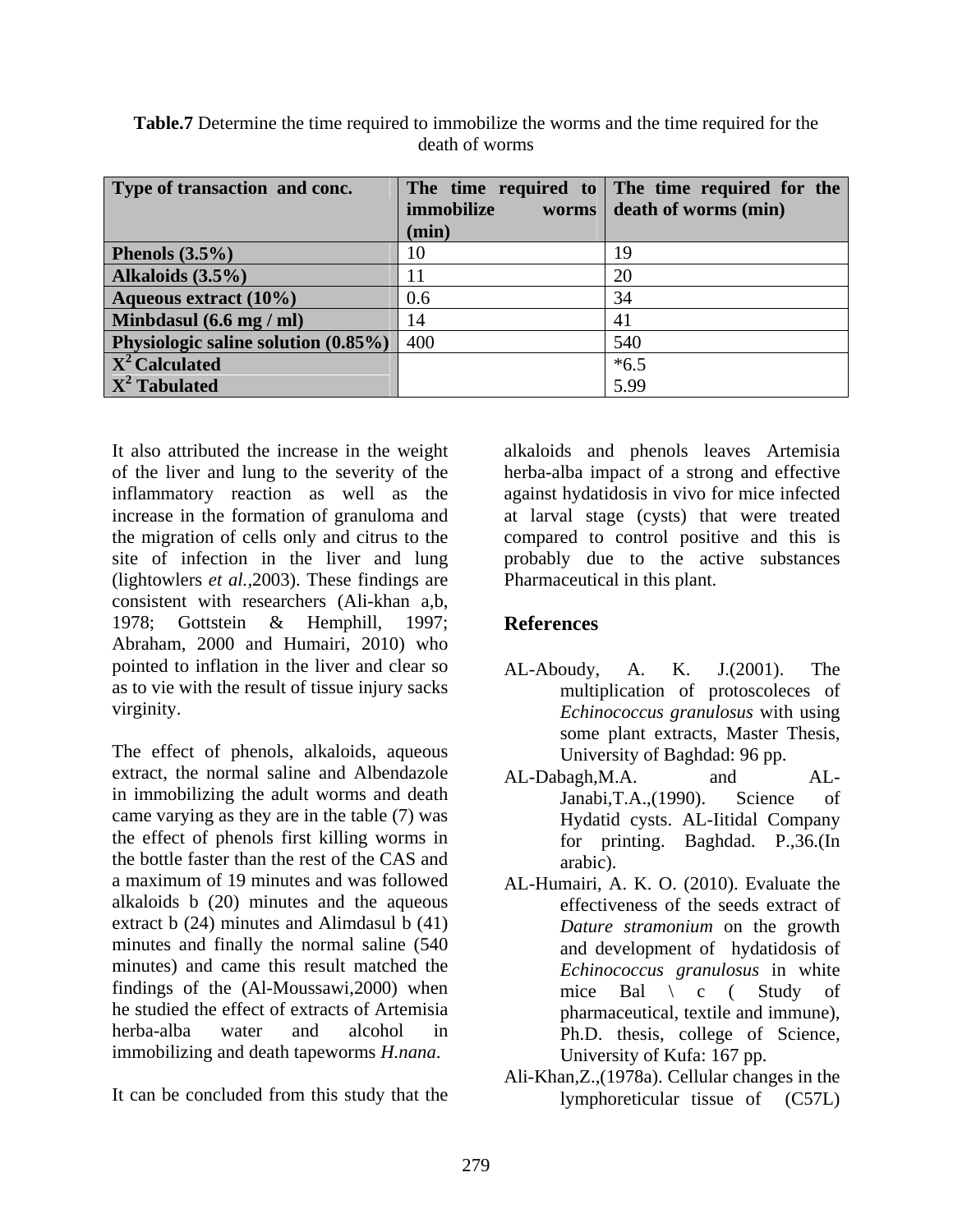cysts. J.immunol.,34: 831-839. Trop. Med.Parasitol.,57:499-510

- Ali-Khan,Z.,(1978b). *E. multilocularis* : Cell
- 
- infection in Kirkuk and Tikrit
- $AL-Rawi, A.\&$  chakravarty,  $Rev., 12(4):564-582.$
- AL-Rubaie, M. K. H. (1999). Study the effect of extracts of plant *Dature*
- the family Solanaceae in Iraq.<br>Master's thesis, college of Science, Delorenzi,J.C.; Attias,M.;Gattas,C.R.;
- 
- Aumran,A.H. ; Altaif,K.I. and Chemother., 45(5):1349-1354.
- The zoonosis of animal parasites in

mice infected with *E. multilocularis* Iraq. VIII hydatid disease. Ann.

- mediated immune response in early Shi,J.; Fu, C. ; Li, X. ; Mao, Y.; and chronic alveolar murine Wang, X.; Wang.Y.; Gao, F.and hydatidosis.Exp.Parasite.,46:157- Xiao, S.(2002).Clinical efficacy of 165. albendazole emulsion in treatment of Al-moussawi, A.M. (2000). Effect of 212 cases of liver cystic Artemisia herb –alba extracts on the hydatidosis.Chin.Med.J., 12 :1809dwarf tape worm *Hymenolepis nana* Chai,J.; Jiao, W. ; Sun, D. ; Liang, B. ; 212 cases of liver cystic 1813.(Medline Abst ).
- in the white mouse.98p. Chakra varty,H.L.(1979).plant wealth of AL-Nakeeb, S.A. Iraq :A dictionary, of economic R.(2004).Seroepidemiological and plants, vol.1. ministry of Agriculture therapeutic study on hydatid cyst and Agrarian Reform.Baghad :505pp.
	- provinces.M.Sc. Thesis,coll. Med., Cowan, M.M.,(1999). Plant products as Univ.Tikrit : 125 pp. <br>
	Cowan, M.M.,(1999). Plant products as antimicrobial agents Clin. Microbiol. antimicrobial agents Clin. Microbiol. Rev.,  $12(4):564 - 582$ .
	- H.l.(1988).Medicinal plants of Iraq. Craig, P.S. ; Gasser, R.B. ; Parada, L. ; 2nd edn. Ministry of Agricalture Cabrera,P. ; Parietti,S. ; Borgues,C. ; &Irrigation Baghdad :10pp. Acuttis,A. ; Agulla,J. ; Snowden,K. *innoxia mill* in the performance of observed by of coproantigen and serum antibody *Musca domestica*. Ph.D. thesis, tests with arecoline purgation in college of Science, University of Uruguay. Vet.Parasit., 56: 293-301. and Paolillo,E.,(1995). Diagnosis of canine Echinococcosis : Comparison of coproantigen and serum antibody tests with arecoline purgation in Uruguay. Vet.Parasit., 56: 293-301.
- Babylon: 126 pp. Del-Cacho,E.D. ;Causape,C. ; Sanchez- AL-Samaraay, K. W. (1983). Distribution Acedo, C. and Ouilez, Z., (1996). of alkaloids and its taxonomic Cytochemical study of germinal significance in some wild species of membrane of E. granulosus cyst. Acedo,C. and Quilez, Z., (1996). Vet. Parasit.,62:101-106.
- University of Baghdad: 157 pp. Andrade,M.; Rezende,C.; Pinto, Al-Tmimy,A.A. (2001).Efficiency of A.C.; Henriques,A.T.;Bou-*N.sativa* extracts against Habib,D.C.and Saraiva,E.M., (2001). experimental infection with *E.coli* in Anti- Leishmanial activity of an white mice. M.Sc. Thesis,Coll.Edu., Univ. Baghdad. Delorenzi,J.C.; Attias,M.;Gattas,C.R.; A.C.; Henriques,A.T.;Bou indole alkaloid from peschiera australis. Antimicrob. Agents.
- Digaim,F.M.,(2000). Immunological Gidad,A. ; Zainb, A.A.; Hadiza, M.V. study for Hydatid cyst fluid antigens ;serah, D.P. ; Anas, H.Y. and Milala, in mice. (Under published). M.A. (2007). Toxicity studies of Babero,B.B;AL-Dabagh,M.A.;AL- Saffar, A.S. and Frozen, M.A. (1963). Stramonium in rats. Afri. J. ethanol extracts of Datura stramonium in rats. Afri. J. Biotechnol.,6(8) : 1012-1015.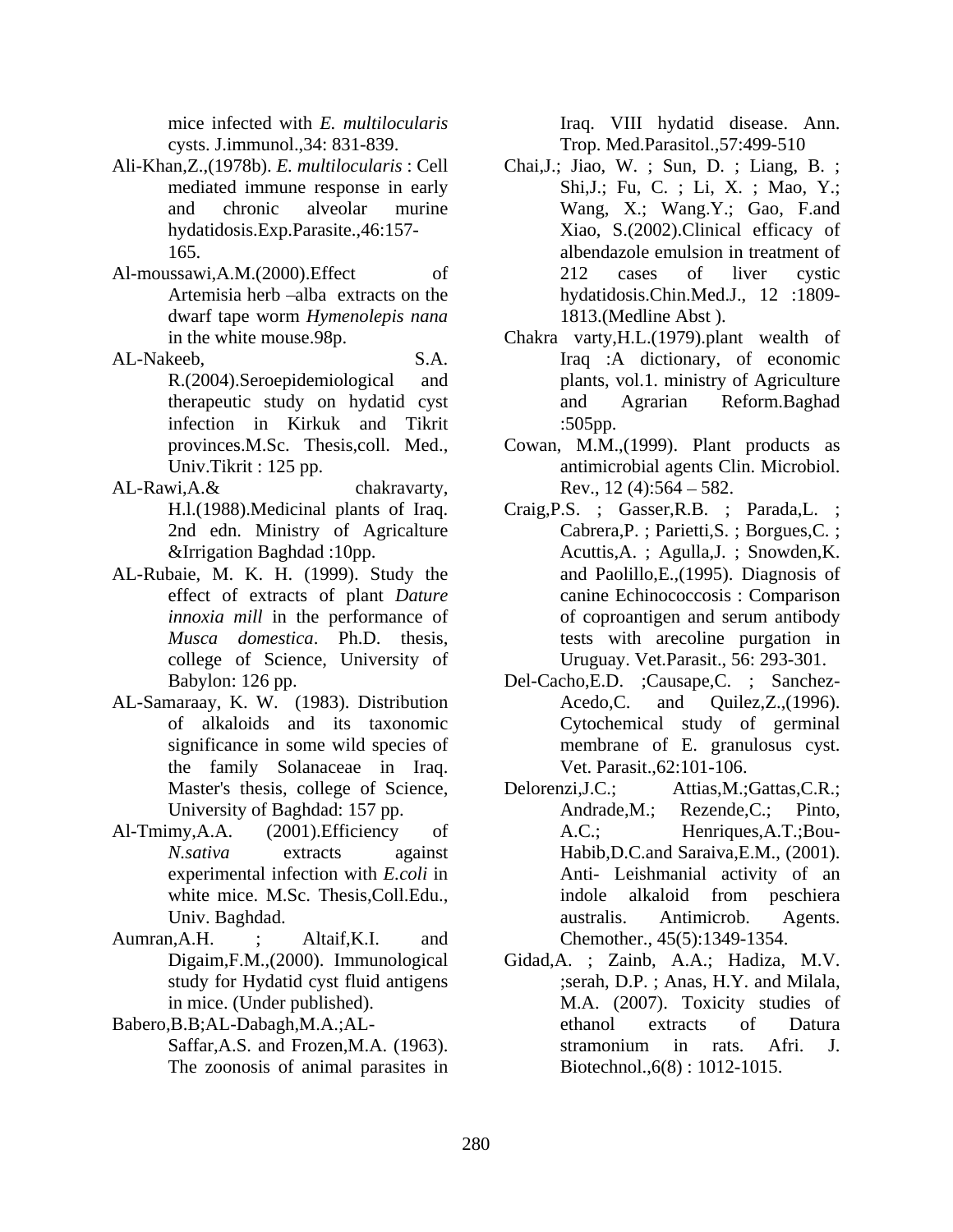- Hemphill,A.(1997).Immunopatholog y of echinococcosis.Chem. Immunolo.,3:733-744.
- Hernandez,M. ;Lopez, R. ; Abanas,R.M.
- Ibrahim, A. S. A. Z. (2000). Biological and expermintal hydatidosis. Kev. Ph.D. thesis, college of Science, 37.
- immune responses of hydatidosis
- from china.science.228 :1049- 1055.
- Lightowlers, M.W.; Colebrook, A.L. ; multilocularis and Egranulosus. C.T; Monkhouse, J.L.; Rodriquez, C. vaccines that work and why. Vetern. 5.
- Litchfield,J.T.and Wilcoxon,F.(1949). A simplified method of evaluating dose
- Ma, X.M.; Bao, G.SH., Wan, J.M.; Liao, D.J. ; Yin,SH. F.; Meng, X.O.; Li,H.Y.(2007).Therapeutic effect of granulosus. Braz. J.Med.Biol.
- Maizeles, R.M. and Yazdanbakhsh, M. (2003). Immune regulation by

Gottstein,B. and Helminth parasites : cellular and molecular mechanisms. Nature,Rev. Immunolo.,3:733-744.

- Immunol., 66: 177-208. Mosqueda,M.B. ; Esparza, R.H. ;Padilla, ;Paris, V. and Arias, A. (1994). Almaraz, V.B. ; Echavarria, F. ; Antimicrobial activity of Saucedo, A.L. and Delapena, Visneamocanera Leaf extract. C.M.(2007). Gender as factor of J.Ethnopharmacology., 41 :115-119. immunological study for hydatidosis. Latinoam, Microbiol., 49(1-2) : 31- C.R. ; Garcia, J.p.T.;Reys, M.M. ; Saucedo,A.L. and Delapena, susceptibility to infection in expermintal hydatidosis. Kev. 37.
- University of Mustansiriya: 178 pp. Mustafa, M.A. and Al-khazraji, A.(2008).<br>Kharebov,A. ; Nahmias,J. and EL-<br>Effect of some plant extracts on the On,J.,(1997). Cellular and humoral Culex pipiens molestus forskal Mustafa, M.A. and Al-khazraji, A.(2008). Effect of some plant extracts on the larvae, Iraq.J.Vet. Sci., 22(1) :9-12.
- patients to *E. granulosus* purified patients to *E. granulosus* purified Maguleswaran, A. ; Spicher, M.; Vonlaufen,<br>Am.J. Trop.Med. N.; Ortega- Mora, L.M. ;Torgerson, Hyg.,57(5):619-625. P.; Gottstein,B. and Hemphill, Klayman, D.L.(1985). Qinghaosu A.(2006). In vitro metacestodicial (Artemisinin ) : An anti malarial dry activities of genisten and other Gauci, C.G. ; Gauci, S.M. ; Kyngdon, Antimicrob. Agents, Chemother. against *Echinocoous multilocularis* and *E*.*granulosus*. Antimicrob. Agents, Chemother. 50(11) : 3770-3778.
	- V. ; Read, A.J. ; Rolfe, R.A. and Pawlowski, Z. S. (1997). Terminology Sato, C. (2003). Vaccination against related to Echinococcus and cestode parasites : anti- helminth echinococcosis. Acta, Tropiea,67:1- Pawlowski, Z. S.(1997). Terminology related to Echinococcus and 5.
	- Parasitol., 115:83-123. Perez-Serano,J.; Genegri, C., Casado, N.; effect experiments.J.pharmacol. albendazole sulphoxide on EXP.and Therap., 96:94-113. development of secondary Rodrigue, Z. and Caadriro, F.(1997). In vivo effect of oral albendazole and albendazole sulphoxide on development of secondary echinococcosis in mice. Int. J. parasitol., 27,11:1341-1345.
	- Zhou,G.K.; Lu, X.M.and Polat,E.;Aslan, M. ; Cakan, H. ; Saribas, S. ; Sophora moorcrofliana alkaloids in The effect of albendazole and combination with albendazole in povidone iodine for hydatid cysts mice experimentially infected with protoscoleces, in vtro and  $$ protoscolices of Echinococcus vivo.Afri.J.Microbiol. 3(11):743-Ipek, T.and Kocazeybek, B.(2009). protoscoleces, in vtro and vivo.Afri.J.Microbiol. 3(11):743- 746.
	- Res.,40(10):1463-1708. Reddy,U.B. (2009). Antimicorbiol activity of Datura stramonium and Tylophora